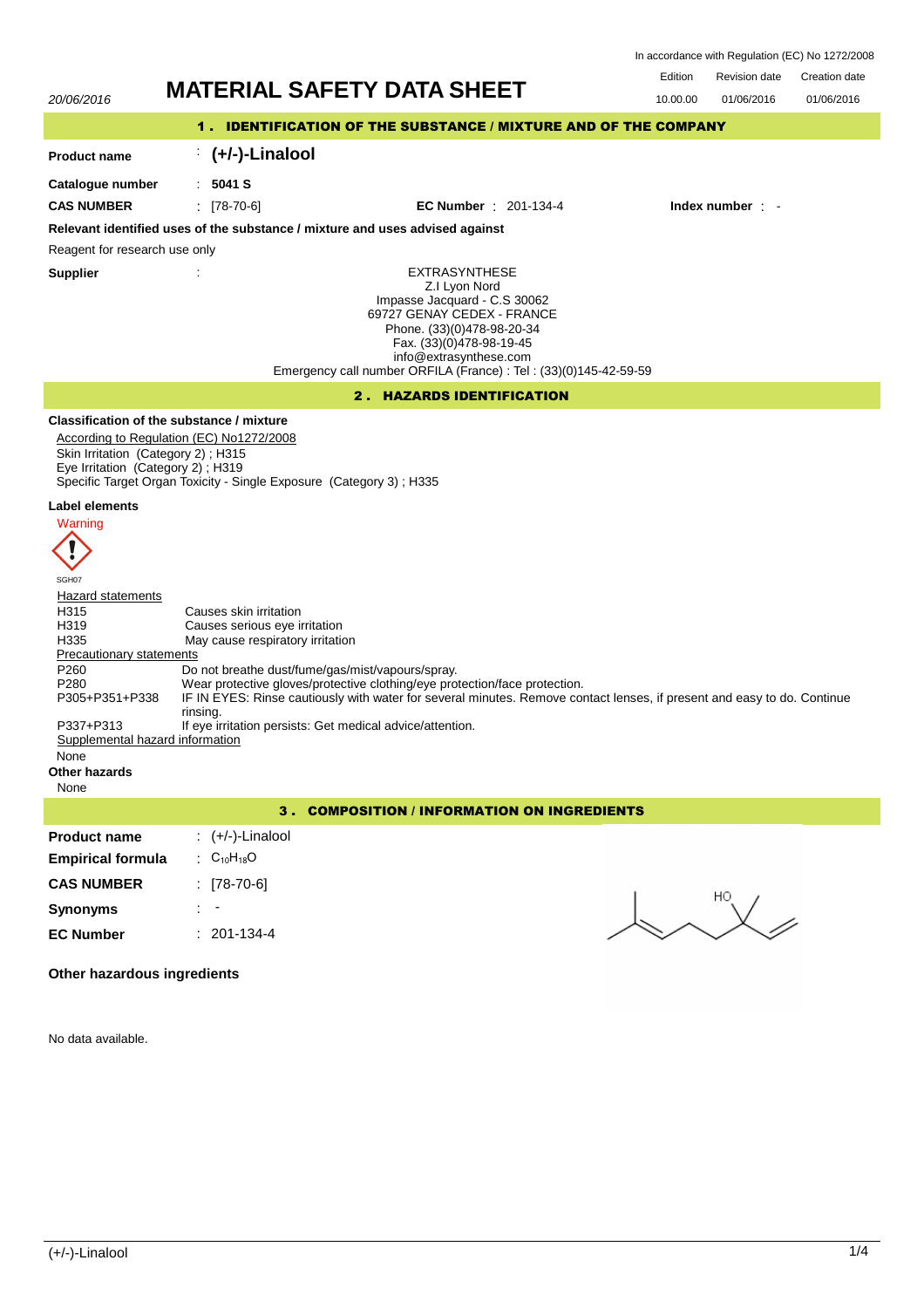#### 4 . FIRST AID MEASURES

## **Inhalation**

In case of inhalation, move the victim to fresh air. If breathing is difficult, put the victim on oxygen. If breathing stops, carry out artificial respiration.

**In case of skin contact** Wash thoroughly with water and soap.

#### **In case of eye contact**

Rinse well with plenty of water for at least 15 minutes.

#### **Ingestion**

Do not make an unconscious person vomit or swallow anything. Rinse the mouth thoroughly with water.

5 . FIRE-FIGHTING MEASURES

## **Extinguishing media**

Carbon dioxide, dry powder.

#### **Special hazards arising from the substance**

Harmful/toxic vapours, carbon oxides may be released during the fire.

## **Advise for fire-fighters**

Wear an autonomous breathing apparatus and suitable protection clothing against chemical agents.

## 6 . ACCIDENTAL RELEASE MEASURES

## **Personal precautions**

Use personal protective equipment. Evacuate the personnel from the contaminated zone. Ensure adequate ventilation.

### **Environnemental precautions**

Keeping away from drains, surface and ground waters.

#### **Methods and materials for containment and cleaning up**

Clean up without creating dust and place in adapted and sealed containers for elimination. Wash the contaminated aera with water and soap. Confine washing water and dispose of it complying with the local regulations. After cleaning, quickly eliminate traces of water with a product absorbing liquids (for example : sand, sawdust, universal binder, Kieselguhr).

# 7 . HANDLING AND STORAGE

### **Precautions for safe handling**

Avoid formation of dust. Avoid contact with skin and eyes. During handling, wear suitable personal protective equipment (see section 8). Follow the normal measures for preventive fire protection.

## **Specific handling**

No data available.

## **Specific end use(s)**

No data available

#### **Conditions for safe storage, including any incompatibilities**

Store in a cool well-ventilated place. Keep container tightly closed in a dry place away from light.

#### Store at <+8°C

8 . EXPOSURE CONTROL/PERSONAL PROTECTION

#### **Respiratory protection**

Wear imperatively an appropriated mask/respirator, tested and approved by standards such as NIOSH (US) or CEN (EU).

### **Hand protection**

Handle with protective gloves. The selected gloves have to satisfy the specifications of EU Directive 89/686/EEC and the standard EN 374 derived from it.

#### **Eye protection**

Wear safety glasses.

#### **Skin protection**

Wear suitable protective clothing according to the quantity and the level of activity of the substance at the workplace.

## 9 . PHYSICAL AND CHEMICAL PROPERTIES

#### **Information on basic physical and chemical properties**

| Physical state                         | : Liguid                        |
|----------------------------------------|---------------------------------|
| Color                                  | $:$ No data available.          |
| Solubility in                          | : Ethyl alcohol (Soluble)       |
| Melting point                          | $\therefore$ No data available. |
| рH                                     | $\therefore$ No data available. |
| Partition coefficient: n-octanol/water | : No data available.            |
| Auto-ignition temperature              | : No data available.            |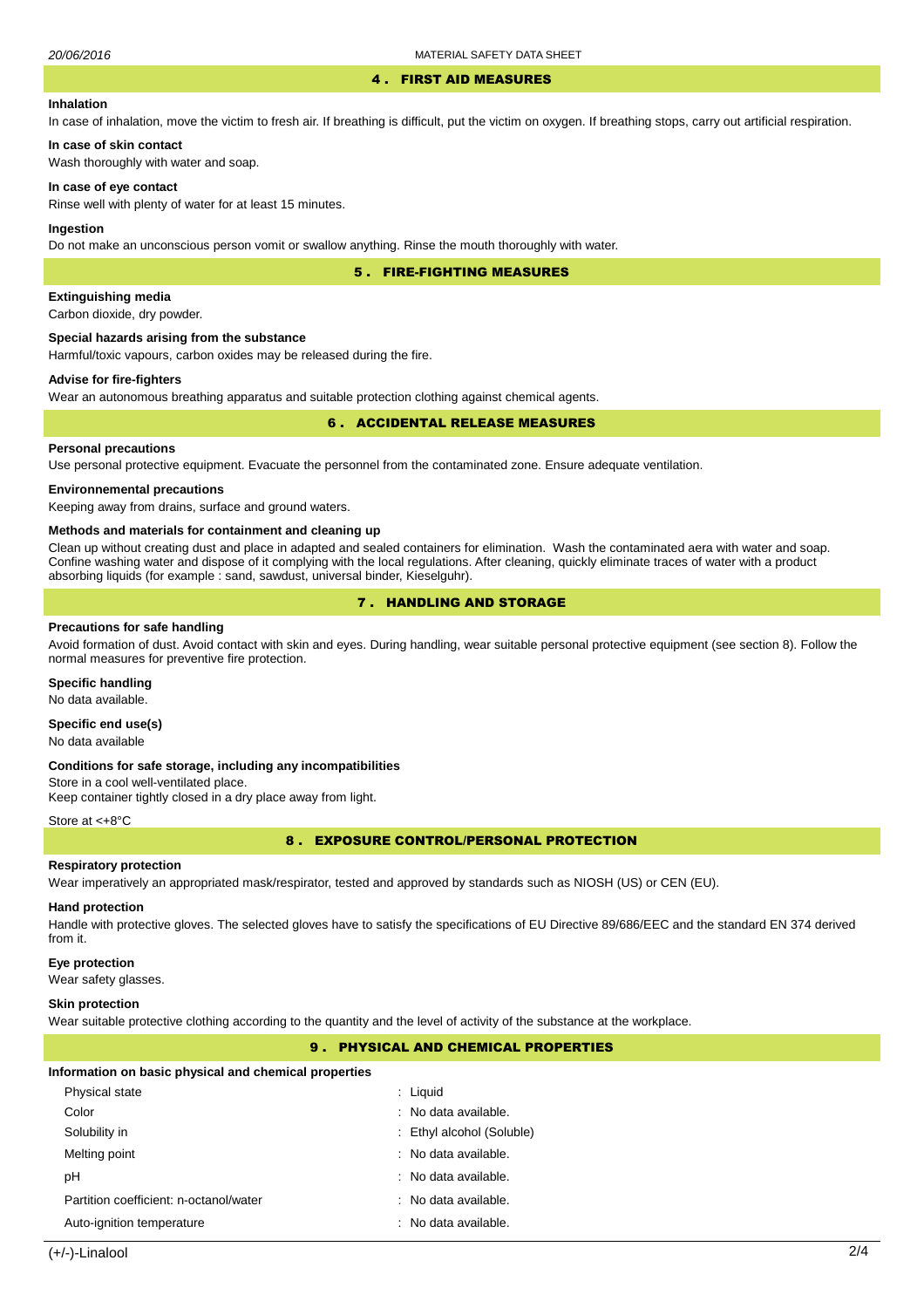| 20/06/2016                | MATERIAL SAFETY DATA SHEET |  |  |
|---------------------------|----------------------------|--|--|
| Decomposition temperature | No data available.         |  |  |
| Viscosity                 | : No data available.       |  |  |
| Initial boiling point     | $: 198^{\circ}$ C          |  |  |
| Flash point               | $:75^{\circ}$ C            |  |  |

# **Other information**

No data available

10 . STABILITY AND REACTIVITY

# **Reactivity**

No data available.

## **Chemical stability**

Stable under recommanded storage conditions.

## **Possibility of hazardous reactions**

No hazardous reactions during storage and handling complying with the instructions.

**Conditions to avoid**

No data available.

## **Incompatible materials**

No data available.

## **Hazardous decomposition products**

No hazardous decomposition products if the instructions for handling and storage are respected. During high overheating of the substance or during a fire, hazardous decomposition products may be produced.

11 . TOXICOLOGICAL INFORMATION

#### **Acute oral toxicity**

No data available.

## **Acute dermal toxicity**

No data available.

## **Acute inhalation toxicity**

No data available.

## **Skin Corrosion**

No data available.

#### **Skin Irritation**

No data available.

# **Serious Eye Damage**

No data available.

#### **Eye Irritation**

No data available.

## **Respiratory Sensitisation**

No data available.

#### **Skin Sensitisation**

No data available.

## **Germ Cell Mutagenicity**

No data available.

## **Carcinogenictiy**

No data available.

# **Reproductive Toxicity**

No data available.

# **Specific Target Organ Toxicity - Single Exposure**

No data available.

# **Specific Target Organ Toxicity - Repeated Exposure**

No data available.

# **Aspiration Hazard**

No data available.